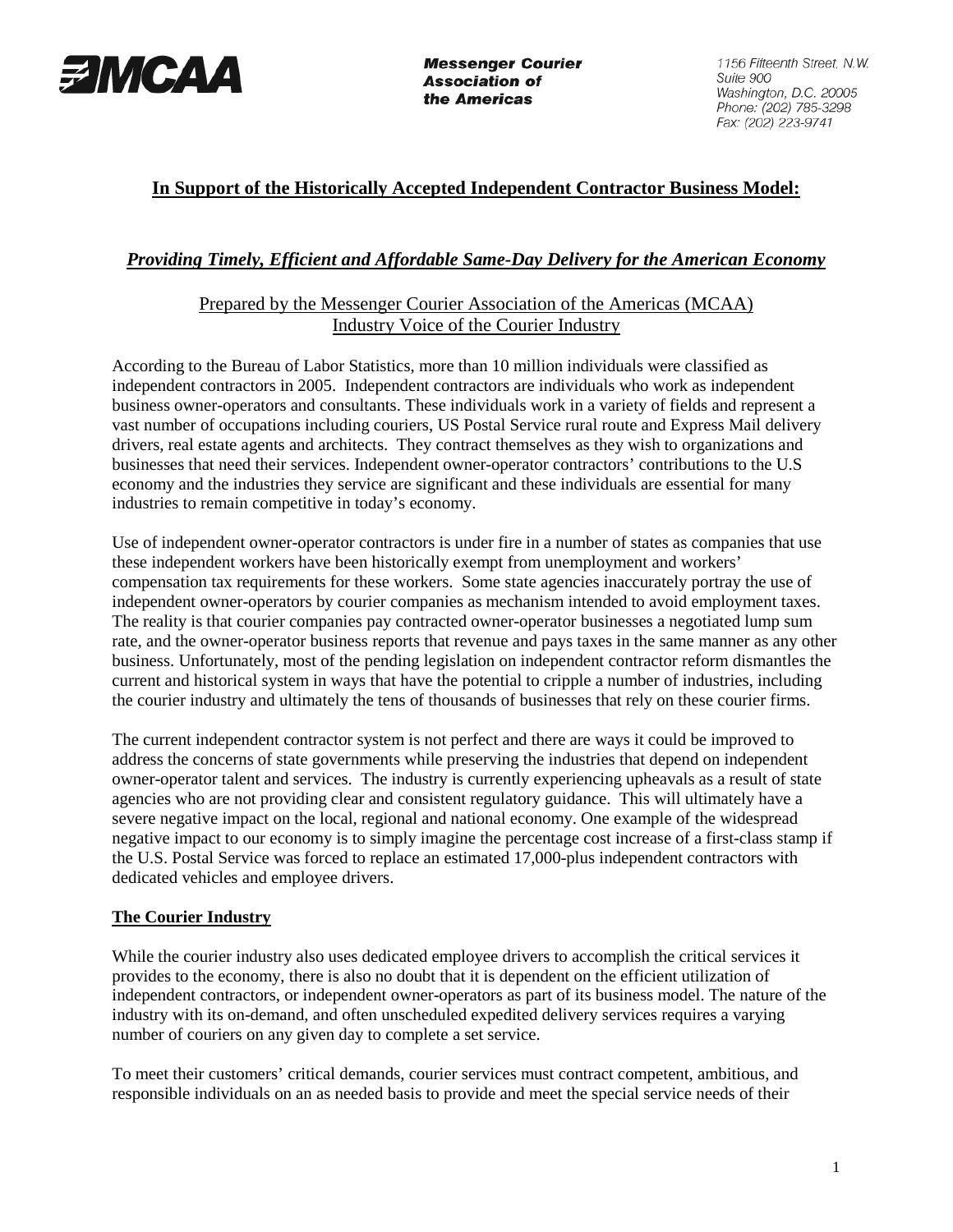community each day. Couriers pick up and deliver letters, important business documents and packages that need to be sent or received quickly within a local area. Couriers and messengers also deliver items that the customer is unwilling to entrust to other means of delivery, such as medical supplies, small electronics, auto parts, machine parts and even organs for transplant. Because these items are transported according to a customer-specific timetable and often times they are shipments that are critically time sensitive, the independent owner-operator business model allows courier companies to adjust required resources efficiently depending upon each day's volume and special requirements to satisfy the businesses they serve.

There are days that courier companies are called upon for 2 or 3 times the volume of deliveries made on an "average" day and days where there is far less demand. These deliveries can occur at virtually any time of the day or night. This lack of consistency makes it impractical to hire as many full-time, aroundthe-clock employee couriers as busy days require. Setting a rigid staffing schedule would create either a deficit or surplus of drivers. A surplus of drivers would dramatically increase costs for courier firms and the commercial businesses that rely on them, as they are primarily small businesses. A deficit of drivers would cause backlogs and delays in delivery, which would impact the economy and the businesses that depend on expedited delivery services.

Dismantling the independent owner-operator business model has the potential to cripple the courier industry and severely impact the many thousands of companies the industry serves each day, as well as the independent owner-operators and their families, and the employees of courier companies alike who depend upon the flexibility, the service and the independence the current model provides.

## *The courier industry is critical to the flow of commerce.*

Couriers provide irreplaceable service nationwide, delivering goods both large and small, as well as critical parts, medical and critical documents. The independent owner-operator business model provides the necessary structure and tools to enable tens of thousands of businesses around the country to offer safe and fast delivery of goods. Businesses, such as law firms, medical labs and banks rely heavily on couriers every day because they are the **only** providers of less than 24 hour delivery service.

### *Preservation of independent contractor status ensures good incomes s for independent people.*

Millions of Americans file tax returns as independent owner-operators every year. This is a choice and preference for these Americans. Working in an office for the standard 9 am – 5 pm time frame does not always appeal to individuals and, more importantly, does not always fit into a person's priorities. Working families trying to juggle school hour schedules, retirees trying to make additional money to subsidize their retirement, or individuals who have just no desire to be limited in their employment options, all enjoy the flexibilities allowed by the owner-operator business model. Professional owneroperator contractors do not believe that they are employees nor are they fooled or tricked into accepting the independent contractor classification. These independent owner-operators make an excellent salary while retaining their freedom as a business owner.

#### *The use of independent owner-operators increases accountability in the supply chain.*

Owner-operator drivers are responsible for their deliveries being made in a timely, secure and safe manner. Drivers are required to have a valid operators license, which in most states requires additional safety training to receive. Additionally, they must be a fully insured driver with a good driving record in order to obtain a contract, because courier firms are low-margin businesses who must keep their insurance costs down.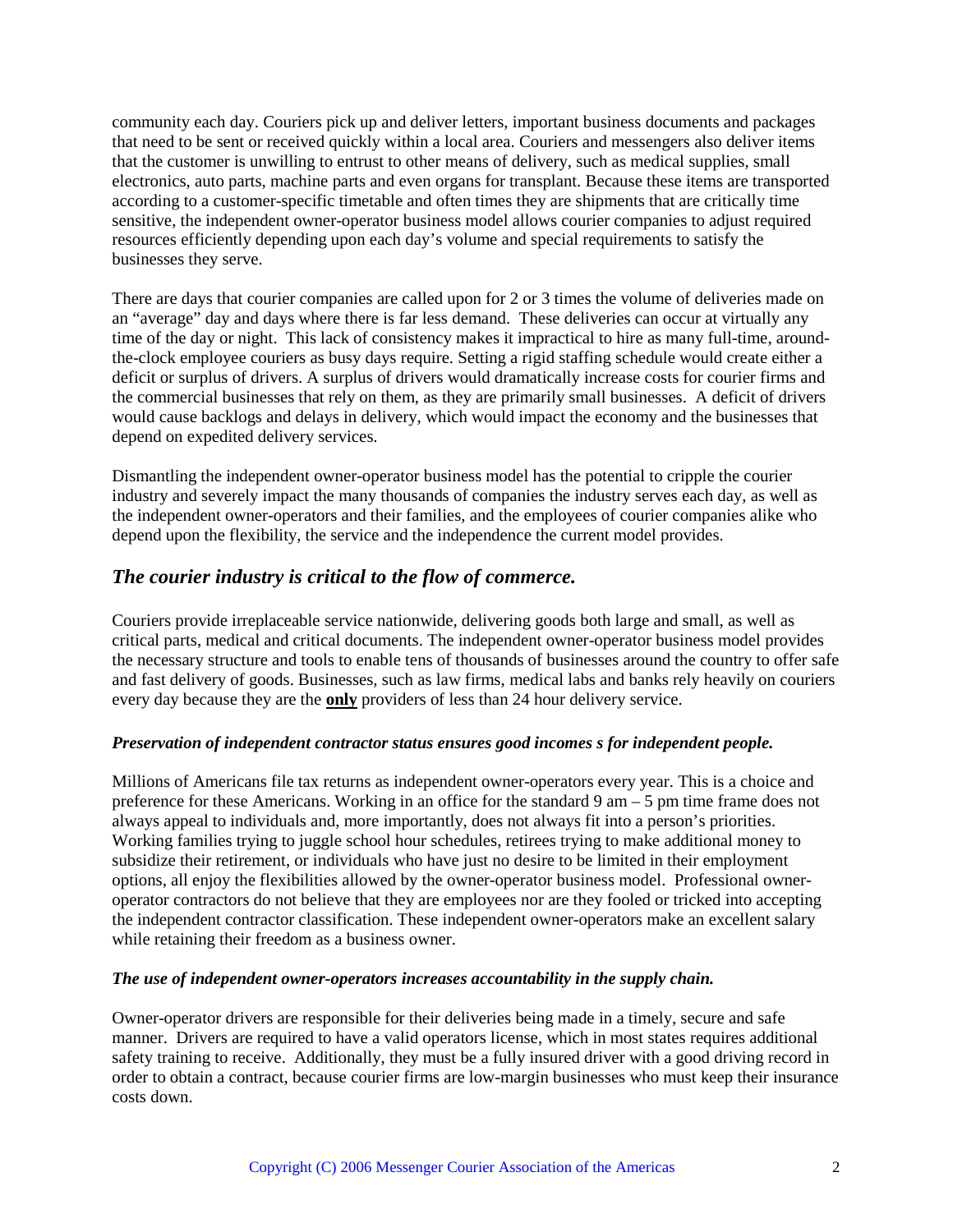Using independent owner-operator drivers increases accountability in several ways. First, since independent owner-operator drivers are operating their own vehicles, they have an additional incentive to operate the vehicle in a safe and responsible manner. Second, because owner-operator drivers compete on a daily basis and own their own business, they can create repeat business (thereby, establishing a usual "client list") and improve profits by being safe and efficient. Third, the owner-operator model motivates drivers to work more efficiently, harder and smarter because the more deliveries a courier completes, the more money a good, dependable driver can make.

#### *The use of independent owner-operators encourages high professional standards.*

Couriers are experienced professionals who specialize in providing same-day and expedited delivery services for other businesses. Courier businesses are often regional small businesses and have a long history of positive influence in their local communities. Couriers take pride in the work they do, understanding that the job is much more than simply driving a truck or reading a map. The contribution courier firms make to their clients and communities is invaluable because only these courier firms can provide this expedited delivery service.

The marketplace has demanded experienced, technology-savvy vendors for their delivery services, and couriers have kept pace with these increased demands. GPS systems, bar codes, electronic billing and advanced communication tools are just a few of the ways the industry has grown increasingly specialized and professional in the last decade.

These advancements have also ensured that courier firms maintain their status as a safe, secure link of the supply chain. Competition for deliveries among owner operator drivers creates an incentive to be more conscientious and efficient. Drivers that do not display high levels of professionalism will simply not be retained.

## **The Road Ahead: Protecting and Improving the Owner-Operator Driver Model**

For all the benefits it provides, the current independent owner-operator system is not a perfect one. State and Federal guidelines on independent contractor classifications can be confusing to any business that uses independent owner-operators and to the owner-operators themselves. Clarification of state guidelines on independent contractors is absolutely necessary.

Often times, there is not a standard "test" to use for independent contractor classification, making it impossible for a business owner to know if he or she has violated the "test" until a state auditors office appears, asks a few questions and then assesses the business for back taxes. In some states, there are multiple tests that are used by different agencies, thereby causing more confusion as to which test to follow in order to avoid violating the law.

Undoubtedly, there are misclassifications that occur within every system. Courier companies typically use the federal IRS standards for classification. This test (usually referred to as the '20 Question Test') is much less specific than the state audits being applied to courier companies. In this environment, it is difficult to fault operators with 'misclassification' when there is no clear statewide standard to employ such as the guidelines adopted by the Department of Labor in New York.

Audits without guidelines, or confusing and burdensome tests, for use as a basis for assessment of employee status vs. independent contractor status will inevitably cause the demise of the courier industry. These companies are small businesses without the finances to weather multiple and different classification tests in their state and will be forced to raise the price of their services. This will almost